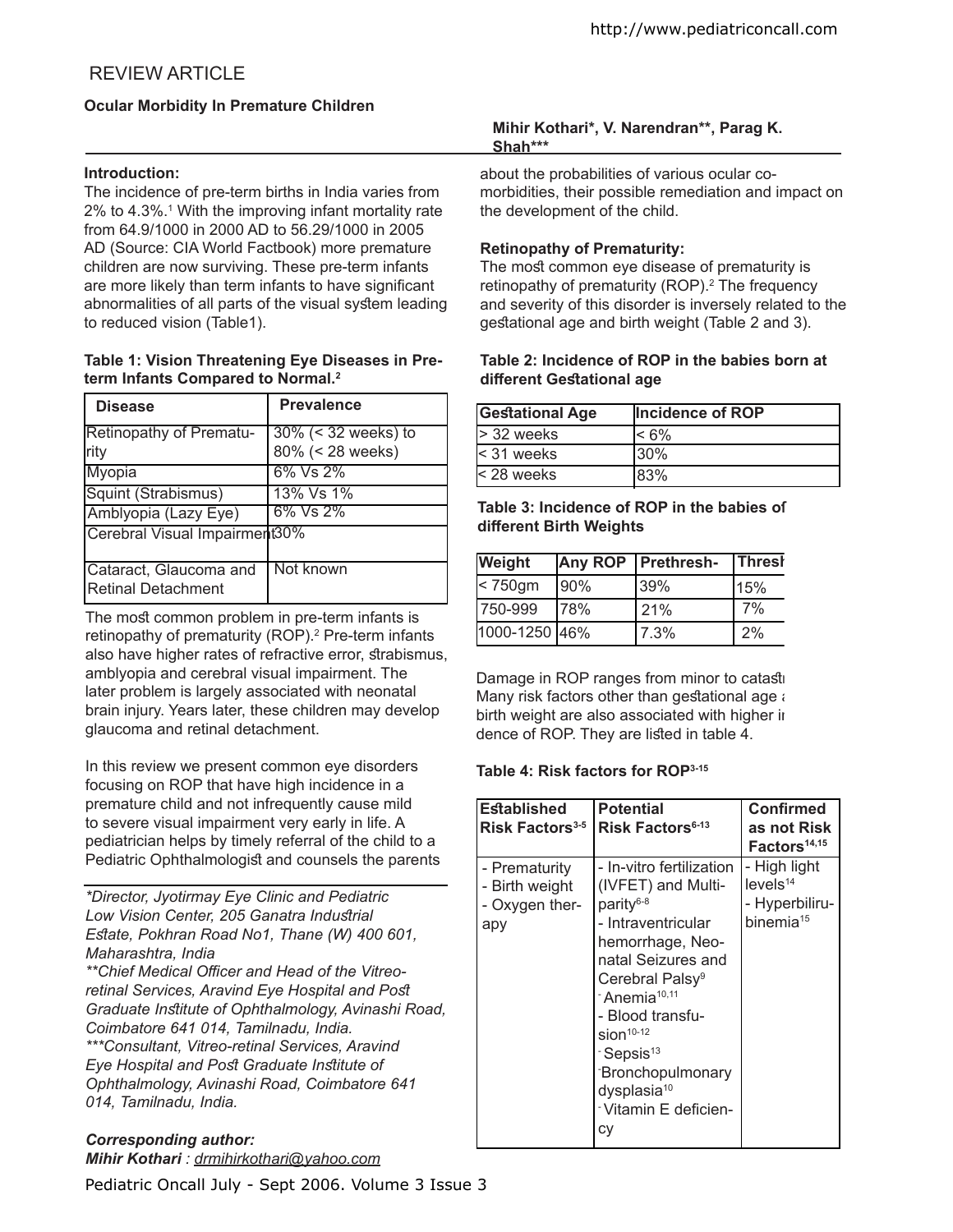#### **Pathophysiology:**

ROP is caused by the abnormal vascular development of the retina in pre-terms. The normal vascular development in human fetal retina<sup>16</sup> includes the process of Vasculogenesis and Angiogenesis.

#### **Vasculogenesis:**

Migration of large numbers of spindle-shaped mesenchymal precursor cells from the optic disc (completed by 15 weeks of gestation). These cells proliferate and diferentiate to produce cords of endothelial cells that forms an immature vascular tree in the inner retinal layer centered on the optic disc. This is followed by Angiogenesis.

#### **Angiogenesis:**

The above mentioned immature vascular plexus become denser and gets extended peripherally. The vascular plexus matures by remodeling. The outer plexus starts forming around the incipient fovea between 25 and 26 weeks of gestation. The mature vessels then reach nasal retina followed by

al retina at term.

# **Pathological development of vessels in ROP**17-20

The vasculature in preterm child is immature. The child receives oxygen supplementation. Free Radicals are produced in the retina causing injury to the developing vascular plexus. This is associated with vasoconstriction and ischemia to the Retinal Pigment Epithelium (RPE). The RPE releases vascular endothelial growth factor (VEGF). This causes proliferative vitreo-retinopathy called ROP. At 16 weeks vasculogenesis begins at the optic disc, nasal ora is reached first followed the temporal ora that vascularise by 42 - 44 weeks.

#### **Classiication of ROP:**

An international classification of retinopathy of prematurity was put forward by *The Committee for the Classiication of Retinopathy of Prematurity*  in 1984 (updated in 1987 and 2005). $20$  This is universally accepted and followed till date.

#### **1. Typical or classic form of ROP:**

This form of ROP passes through five stages with increasing severity. (Fig-1)



# Figure 1A to 1H: showing Normal Fundus and Different Stages of ROP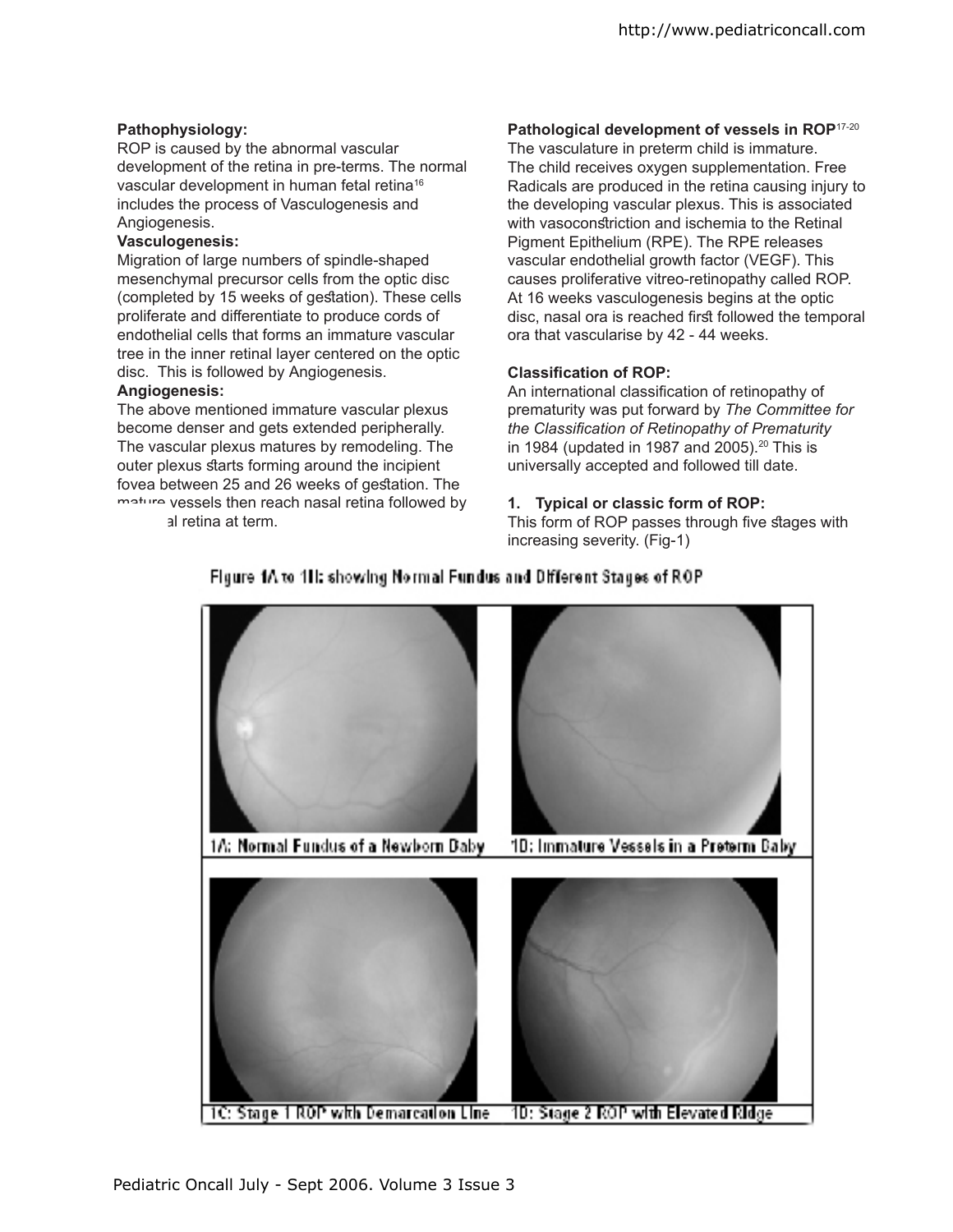

 $1<sub>1</sub>$ Stage 3 **ROP** with 1E: Stage 4: **ROP with Partial Retinal** Newvoscularisation Detachment



behind the Lens

**Detailment on the Ultrasound B Scan-**

# **2. AP-ROP**

This was formerly called as Rush disease or Fulminate ROP or type II ROP (Fig 2). It is now named as aggressive posterior ROP (AP-ROP). This is more commonly seen in babies with birth weight < 1200 grams or before 24 weeks of gestation. However in developing countries it is also seen in bigger babies. AP- ROP does not follow the classic pattern of stage 1 through stage 5. This disease is very aggressive and progresses rapidly to cause retinal detachment and blindness.21,22 Hence in children at risk of developing this disease; the screening should be performed within two weeks after birth, follow up and the treatment be more aggressive.

# **3. Plus Disease:**

Typically, this is an active form of ROP where the blood vessels at the posterior pole are dilated and tortuous (Fig 3). Presence of Plus disease signifies the need of urgent LASER or CRYO therapy, which is generally performed within 48-72 hours.

# **4. Threshold ROP:**

During older times this stage of ROP (Fig 4) signified the need to treat the child with the LASER or CRYO therapy. However, presently the treatment is indicated at Prethreshold stage.  $23$ 

# **5. Prethreshold ROP:**

*ETROP:* Early treatment of Retinopathy of Prematurity, A randomized controlled trial, convincingly demonstrated that treatment before the Threshold stage; the stage at which treatment was recommended previously, can reduce the incidence of unfavorable structural outcomes from 15.6% to 9.0%. Hence, currently most eye surgeons prefer to treat the premature babies with ROP at Prethreshold stage. Presence of the plus disease with presence of neo-vascularization in zone 1 or 2 is an easy definition of pre-threshold ROP

# **2. Regressed ROP:**

The child with ROP can regress in two patterns either spontaneously or by treatment (Fig 5 a and b). The ROP can regress by type 1, which is more common and leaves less sequalae and type 2 that leaves more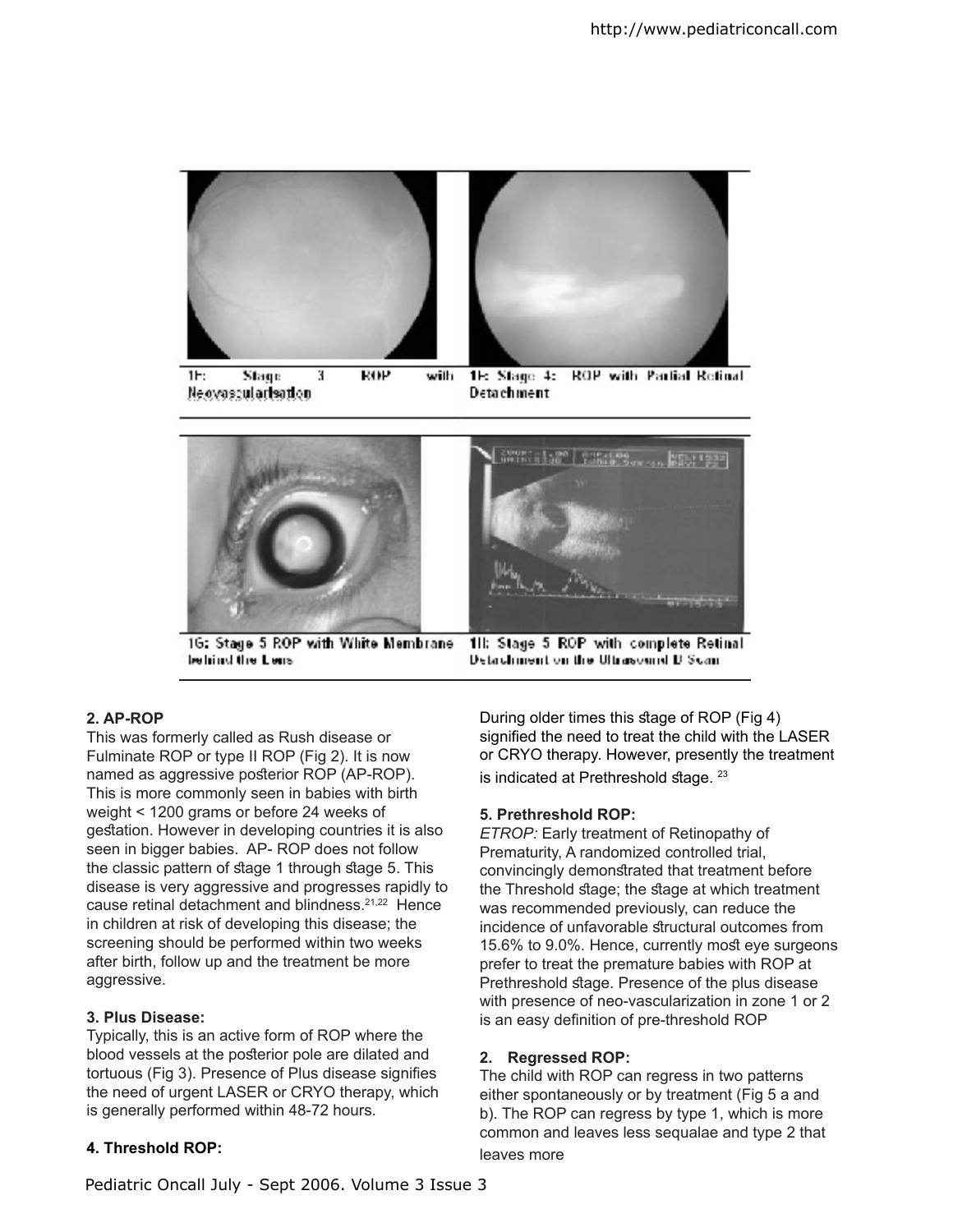sequalae. The sequalae of the regressed ROP is known as Cicatricial ROP.

#### **7. Cicatricial ROP:**

A child with regressed ROP may not have any detachment of the retina but have retinal vascular abnormalities, retinal pigment alteration and the dragging of the macula (Fig 6) or optic disc with or without a retinal fold. The later abnormality can reduce the vision very severely and cause visual impairment.

#### **ROP Zones:**

As mentioned above the retinal vessels develop around the optic disc area and then grow centrifugally. Depending on the location of the disease, ROP is classified into three zones (Fig 7) The ROP in Zone 1 has poorer prognosis than ROP in Zone 2 compared to that in Zone 3. Also, the Zone 1 ROP is more severe and aggressive than that in Zone 2 or 3. ROP in zone 3 generally regress spontaneously without significant negative impact on the vision.

#### **Figure 2: AP- ROP**



**Figure 3: Plus Disease: Tortuous Dilated Blood Vessels at the Posterior Pole** 



#### **Figure 4: Threshold ROP**



**Figure 5A and 5B: Threshold ROP before and after LASER Induced Regression 5A**



**5B**



**Figure 6A and 6B: Cicatricial ROP with Macular Ectopia** 



**6A**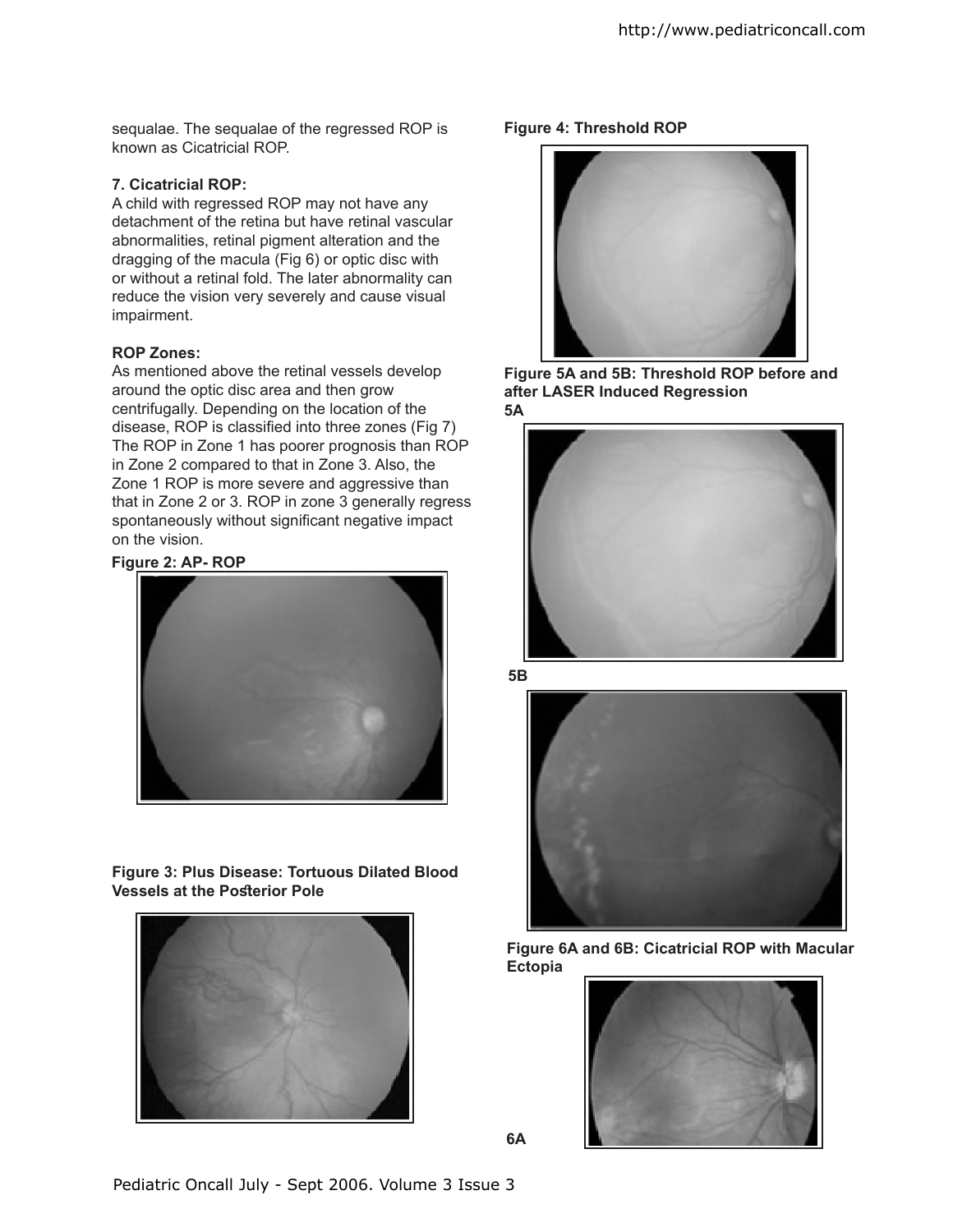

# **Role of Pediatricians in ROP:**

The responsibility of getting the baby to the ophthalmologist for screening at the appropriate time rests with the pediatrician. A well organized screening strategy and timely intervention can to a large extent prevent blindness due to ROP.

# **Who should be screened?**

The indications recommended by the Indian ROP working group are given in table 5.<sup>24</sup>

| Table 5: The screening criteria for ROP |  |  |
|-----------------------------------------|--|--|
|-----------------------------------------|--|--|

| <b>Birth Weight</b>                                                 | $\leq$ 1700 gms                                                                                                                                                                                                          |
|---------------------------------------------------------------------|--------------------------------------------------------------------------------------------------------------------------------------------------------------------------------------------------------------------------|
| Gestational age                                                     | $\leq$ 34-35 weeks                                                                                                                                                                                                       |
| Exposure to Oxygen                                                  | $\geq$ 30 days                                                                                                                                                                                                           |
| <b>Other Risk Factors</b><br>(in babies, 37 weeks or ><br>2000 gms) | Respiratory distress<br>Syndrome<br><b>Blood Transfusions</b><br>Sepsis<br><b>Multiple Births</b><br>(twins/triplets etc)<br>Apnoeic episodes<br>Intracranial<br>Hemorrhage<br>Pediatrician has an<br>index of suspicion |

# **When should the screening begin?**

There is an optimal time when the screening should take place. An earlier date would result in high false negatives and a later date would result in missing the treatable cases until it is too late. The sequence of events leading to ROP usually takes about 4 weeks except in a small subset of premature infants who develop fulminate or type 2 ROP in 2 weeks. Therefore routine screening should begin at no later than four weeks after the birth and possibly even earlier for infants at higher risk (2 weeks).<sup>25</sup> One session of retinal screening should be carried out before day 30 of the life of any premature baby '*THE DAY 30 STRATEGY'.*



# **How frequently a premature baby should be examined?**

The answer depends on the presence or absence of the disease and its severity. This will be decided by the ophthalmologist by assessing the stage of the disease, zone of involvement and the presence or absence of plus disease.

Nevertheless, even after the ROP has resolved a premature child is at a high risk of developing other vision threatening ocular morbidity (Table 1) that require a follow up at 4 months of age to assess the refractive status and ocular alignment followed by next check up at one year to assess the functional vision.

#### **Can the change in nursery practice make a diference in the incidence or the outcome of ROP?**

Based on the results of the HOPE ROP study<sup>25</sup> (High Oxygen Percentage in retinopathy of prematurity  $study)$  and STOP ROP  $study^{26}$  (Supplemental Therapeutic Oxygen for Prethreshold Retinopathy of Prematurity study<sup>26</sup>) following recommendations can be made

- 1. Supplemental oxygen is not found to have any additional benefit in Prethreshold or threshold ROP
- 2. The risk of adverse event including pneumonia and/or exacerbation of chronic lung disease is high in children who receive the supplemental oxygen
- 3. The clinician should individually assess the risk/benefit ratio of oxygen supplementation or curtailing the oxygen without worrying about the risk of exacerbating an active disease (ROP)
- 4. Avoid repeated large fluctuations in SpO<sub>2</sub> levels

# **Treatment of Babies with ROP:**

It is known that spontaneous regression occur in 48% of those babies with Threshold disease giving rise to good visual and functional outcome. Out of remaining 52% children 35% are likely to develop severe vision threatening complication if not treated. The incidence of the unfavorable out come can be reduced to 9% if the LASER or CRYO is performed at prethreshold stage. However, lowering the limit from Prethreshold stage would mean treating 3 children when only one child required treatment.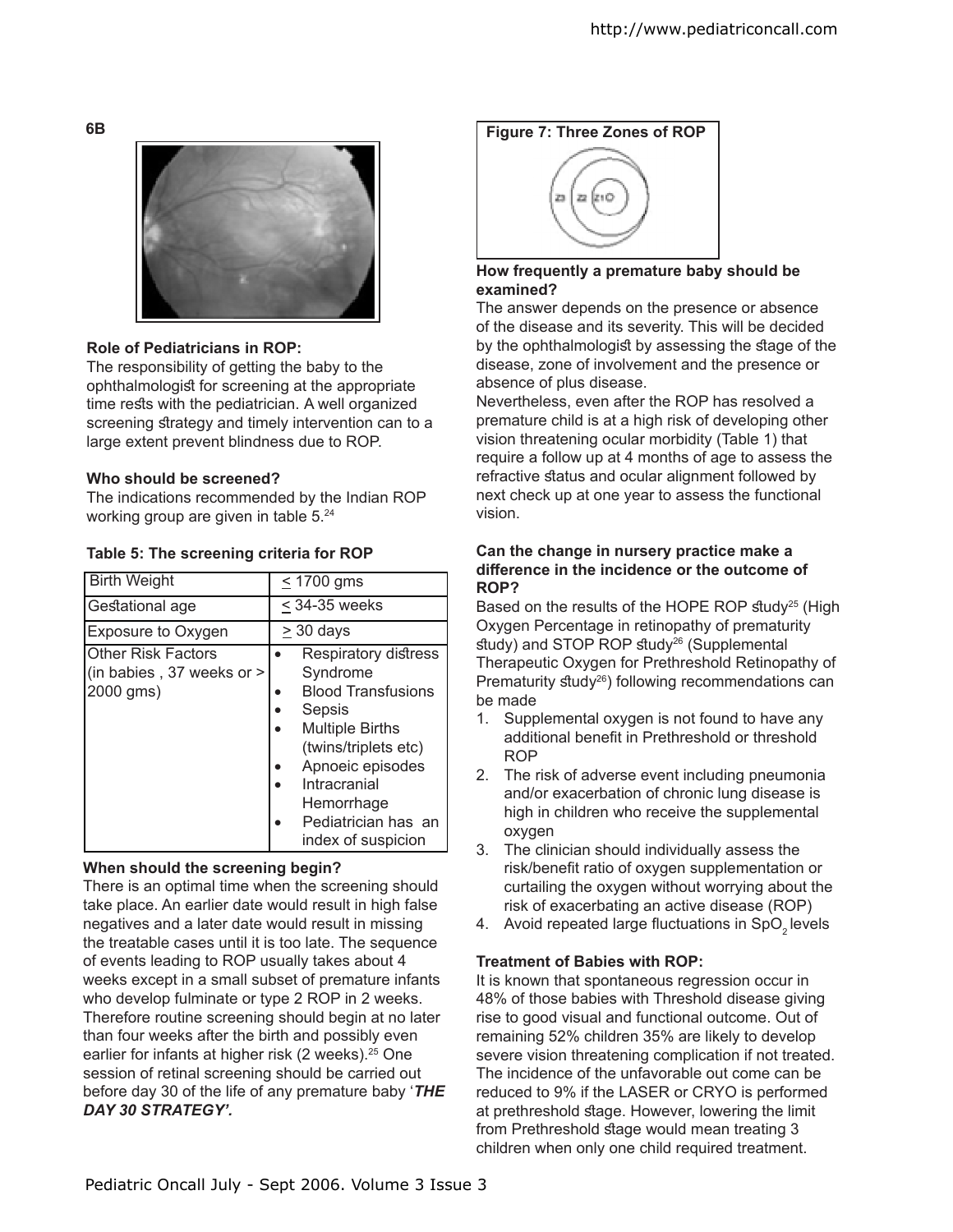Ophthalmologists apply the criteria to treat or not to treat based on the individual risk/benefit ratio. LASER photocoagulation is performed in one or more sittings within 72 hours of decision to treat. The peripheral, nonvascular retina is ablated with the LASER and the sign of regression is visible within 5-7 days.

In advanced cases (Stage 4 or 5) retinal surgery is indicated which has limited success rates.

#### **Other vision threatening ocular morbidity associated with Prematurity:**

#### **Myopia:**

Low birth weight, prematurity and ROP all significantly impact the refractive state in the long term.27,28 At age 10-12 years children born preterm (even if there was no ROP) have an increased prevalence of all refractive errors.<sup>27</sup> The prevalence of myopia in babies with Prethreshold ROP is  $64.5\%$ <sup>28</sup> and does not change significantly with treatment. The severity and incidence of refractive error is inversely related to the gestational age and birth weight and directly related to the severity of the disease. Every premature child is recommended to have a routine eye evaluation between 4 – 6 months of age for the assessment of the refractive status of the eye and ocular alignment.

# **Squint:**

The prevalence of strabismus in general population is 1 - 2% while at 9 months, 20 - 30% of infants with prethreshold ROP have strabismus.<sup>29</sup> The presence of strabismus in child can be associated with 1) Lack of binocularity and stereo-acuity, 2) Amblyopia, 3) Reduced field of vision, 4) 50% increased chance of losing the good eye due to injury, 5) Reduced Self esteem. An early intervention as early as 4 months of age is usually recommended.

# **Amblyopia:**

With an increased prevalence of squint and refractive errors a child who is prematurely born has a proportionately higher incidence of Amblyopia. It can afect one eye or both the eyes and can be treated if detected early. The treatment generally entails appropriate spectacle correction and/or occlusion therapy.

# **Cerebral Visual Impairment:**

Pre-term newborns represent a high-risk population for brain damage, primarily affecting the white matter, and for related neurodevelopmental disabilities. <sup>30</sup> This can be associated with the damage to the anterior or the posterior visual pathways leading to

severe to mild visual impairment. Nearly 19% Children have ophthalmic deficits while another 47% have both, neurological and ophthalmic deficits.<sup>31</sup> The associated ophthalmic deficits range from the trabismus in 37%, oculomotor apraxia or gaze palsy in 15%, nystagmus in 11%, optic atrophy in 17%, refractive errors in 9% and squint in 37%, These children need to have an early intervention by the vision timulation, management of all other ocular comorbidities as mentioned above. A concurrent consultation with the occupational therapist, physiotherapist and pediatric neurologist is required in many.

**Summary:** A pre-term child is at a high risk for developing various vision threatening ocular disorders that need an early referral to the ophthalmologist for the intervention.

#### **Bibliography:**

1. Agarwal KN, Agarwal DK, Agarwal A, Rai S, Prasad R, Agarwal S, Singh TB. Impact of the integrated child development services (ICDS) on maternal nutrition and birth weight in rural Varanasi . *Indian Pediatr* 2000;37:1321-7.

2. Repka MX. Ophthalmological problems of the premature infant. *Rtard Dev Disabil Res Rev* 2002;8:249-57.

3. Leo SW, Cheong PYY. Incidence of retinopathy of prematurity in Singapore . *Singapore Med J* 1997;38:54–7.

4. Arrøe M, Peitersen B. Retinopathy of prematurity: review of a seven-year period in a Danish neonatal intensive care unit. *Acta Paediatr* 1994;83:501–5.

5. Seiberth V, Linderkamp O. Risk factors in retinopathy of prematurity. A multivariate statistical analysis. Ophthalmologica 2000;214:131–5.

6. McKibbin M, Dabbs TR. Assited conception and retinopathy of prematurity. *Eye* 1996;10:476–8.

7. Bergh T, Ericson A, Hillensjö T, *et al* . Deliveries and children born after in-vitro fertilisation in Sweden 1982–95: a retrospective cohort tudy. *Lancet* 1999;354:1579–85.

8. Watts P, Adams GG. In vitro fertilisation and stage 3 retinopathy of prematurity. *Eye* 2000;14:330–3

9. Pennefather PM, Tin W. Ocular abnormalities associated with cerebral palsy after preterm birth. *Eye* 2000;14:78–81. 10. Englert JA, Saunders RA, Purohit D, *et al* . The efect of

anemia on retinopathy of prematurity in extremely low birth weight infants. *J Perinatol* 2001;21:21–6.

12. Dutta S, Narang S, Narang A, Dogra M, Gupta A. Risk factors of threshold retinopathy of prematurity. *Indian Pediatr*  2004;41:665-71

12. Wallace DK, Kylstra JA, Phillips SJ, et al . Poor postnatal weight gain: a risk factor for severe retinopathy of prematurity. *J AAPOS* 2000;4:343–7.

13. Nair PM, Ganesh A, Mitra S, Ganguly SS. Retinopathy of prematurity in VLBW and extreme LBW babies. *Indian J Pediatr*  2003;70:303-6.

14. Reynolds JD, Hardy RJ, Kennedy KA, et al . Lack of efficacy of light reduction in preventing retinopathy of prematurity. Light Reduction in Retinopathy of Prematurity (LIGHT-ROP) Cooperative Group. *N Engl J Med* 1998;338:1572–6

15. Hosono S, Ohno T, Kimoto H, Shimizu M, Nozawa M, Genkawa R, Yoshida T, Wada S, Harada K. No clinical correlation between bilirubin levels and severity of retinopathy of prematurity. *J Pediatr*